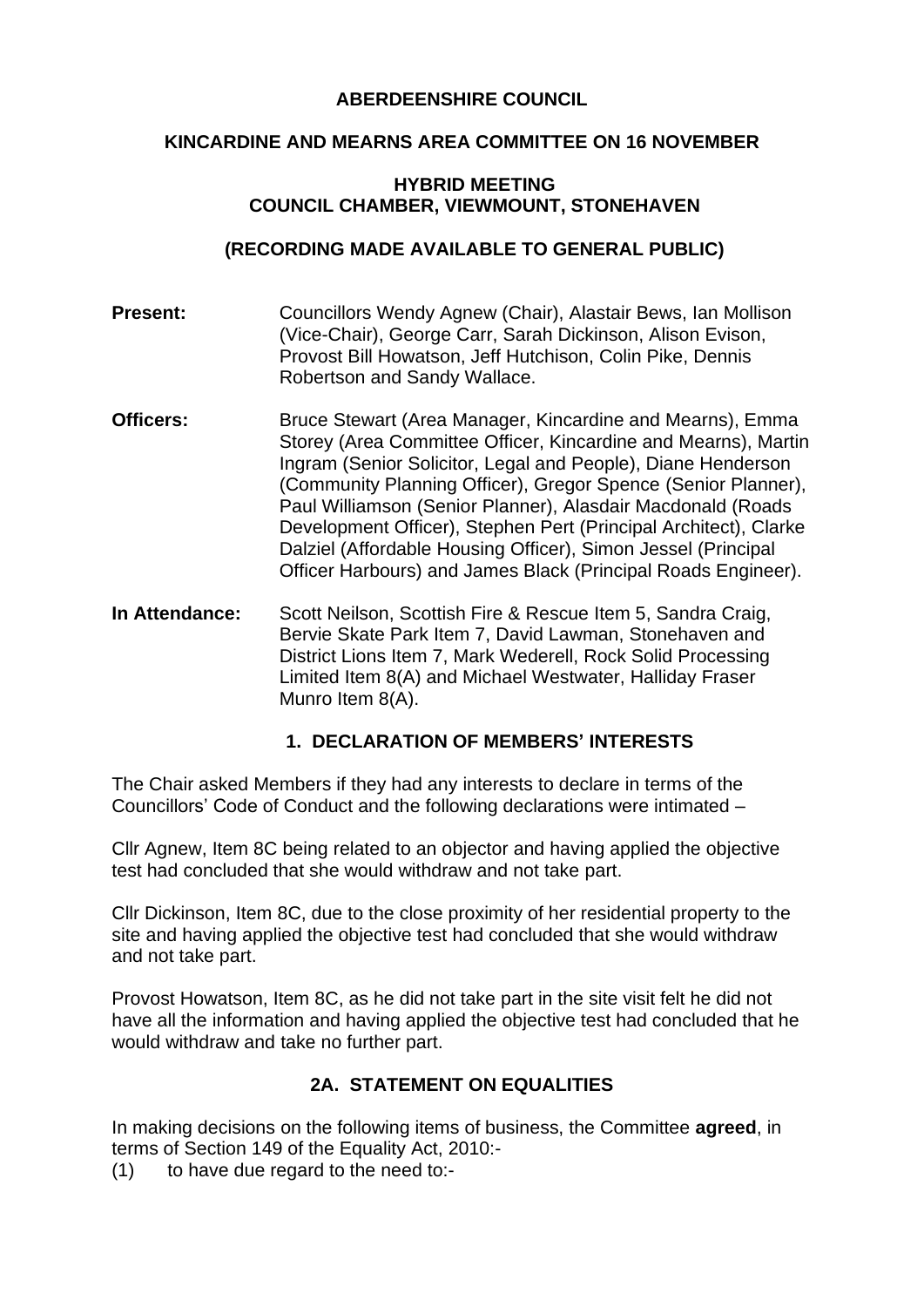- (a) eliminate discrimination, harassment and victimisation;
- (b) advance equality of opportunity between those who share a protected characteristic and persons who do not share it; and
- (c) foster good relations between those who share a protected characteristic and persons who do not share it.
- (2) where an Equality Impact Assessment was provided, to consider its contents and take those into account when reaching its decision.

### **2B. RESOLUTION**

The Committee **agreed** in terms of Section 50A (4) and (5) of the Local Government (Scotland) Act 1973, to exclude the public from the meeting during consideration of the items specified below so as to avoid disclosure of exempt information of the class described in the undernoted paragraphs of Part 1 of Schedule 7A of the Act.

| Item No | <b>Paragraph No of Schedule 7A</b> |
|---------|------------------------------------|
|         |                                    |

### **3. MINUTE OF MEETING OF KINCARDINE AND MEARNS AREA COMMITTEE OF 12 OCTOBER 2021**

The Committee had before them and **approved** as a correct record the Minute of Meeting of the Committee of 12 October 2021.

## **4. STATEMENT OF OUTSTANDING BUSINESS**

A report by the Director of Environment and Infrastructure Services had been circulated presenting the outstanding business for Kincardine and Mearns Area Committee as of 16 November 2021.

The Committee **agreed** to note the item of outstanding business as of 16 November 2021.

#### **5. SCOTTISH FIRE AND RESCUE SERVICE – KINCARDINE AND MEARNS COMMITTEE PERFORMANCE REPORT**

A joint report by the Local Senior Officer, Scottish Fire and Rescue, and the Director of Environment and Infrastructure Services was circulated advising Members of the service performance for the period, 01 April 2021 – 30 September 2021.

The Station Commander was in attendance to present the report and to answer any questions.

Members fully discussed the report and asked a number of questions on accidental dwelling fires, road traffic accidents, installations of heat detectors, the Safe Drive Stay Alive programme and asked about deliberate fires and if there were any patterns with regards to days of the week to ascertain if any diversionary activity was necessary.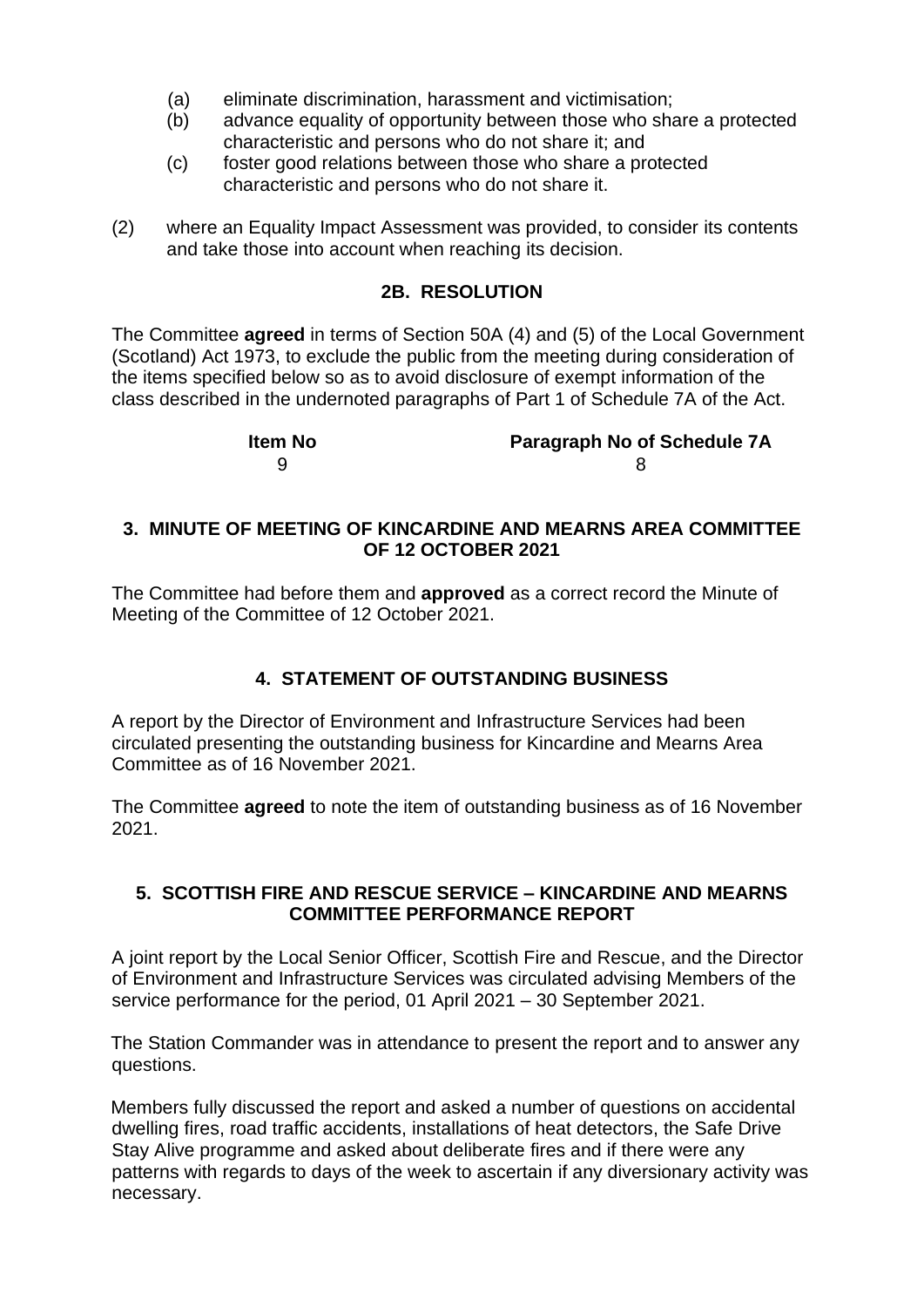The Committee commended the work of the Scottish Fire and Rescue service and **agreed** to note the performance information from Scottish Fire and Rescue as it pertained to the Kincardine and Mearns Area.

# **6. LEASE OF MEMORIAL PARK, LAURENCEKIRK**

A report by the Director of Environment and Infrastructure Services was circulated advising Members that under the Scheme of Governance the Area Committee is required to determine the sale or lease of more than 12 months duration or change of use of Common Good assets within its Area before a Common Good Order is sought from the Court.

The Area Manager introduced the report and welcomed any questions. The Committee **agreed** to acknowledge the representation to the consultation for the lease of an area of ground within Memorial Park as carried out in terms of Section 104 of the Community Empowerment (Scotland) Act 2015 as set out in Appendix 2 to this report and having had regard to the representation, reconfirm its decision of 11 December 2018 to lease the area of ground to the Memorial Park Group.

# **7. AREA COMMITTEE BUDGET**

A report was issued by the Director of Environment and Infrastructure Services as three applications had been submitted for funding from the Kincardine and Mearns Area Committee Budget, from Bervie Skatepark, Maryculter Driving for the Disabled Group and Stonehaven and District Lions Club.

The Area Manager introduced the report and welcomed any questions. The Committee heard from Sandra Craig from Bervie Skate Park and David Lawman, from Stonehaven and District Lions Club in support of their applications. Members discussed the applications individually and asked questions with regards to volunteer hours being taken into account when deciding the qualifying match funding amount.

The Committee commended the work carried out by all the groups and **agreed** to approve the grants from the Area Committee Budget as follows:

- Bervie Skatepark £8,000.00,
- Maryculter Driving for the Disabled Group £2,000.00, and
- Stonehaven and District Lions Club £5,076.00.

# **8. APPLICATIONS FOR DETERMINATION**

The following planning applications were considered along with any objections and representations received in each case and were dealt with as recorded in the **Appendix** to this Minute.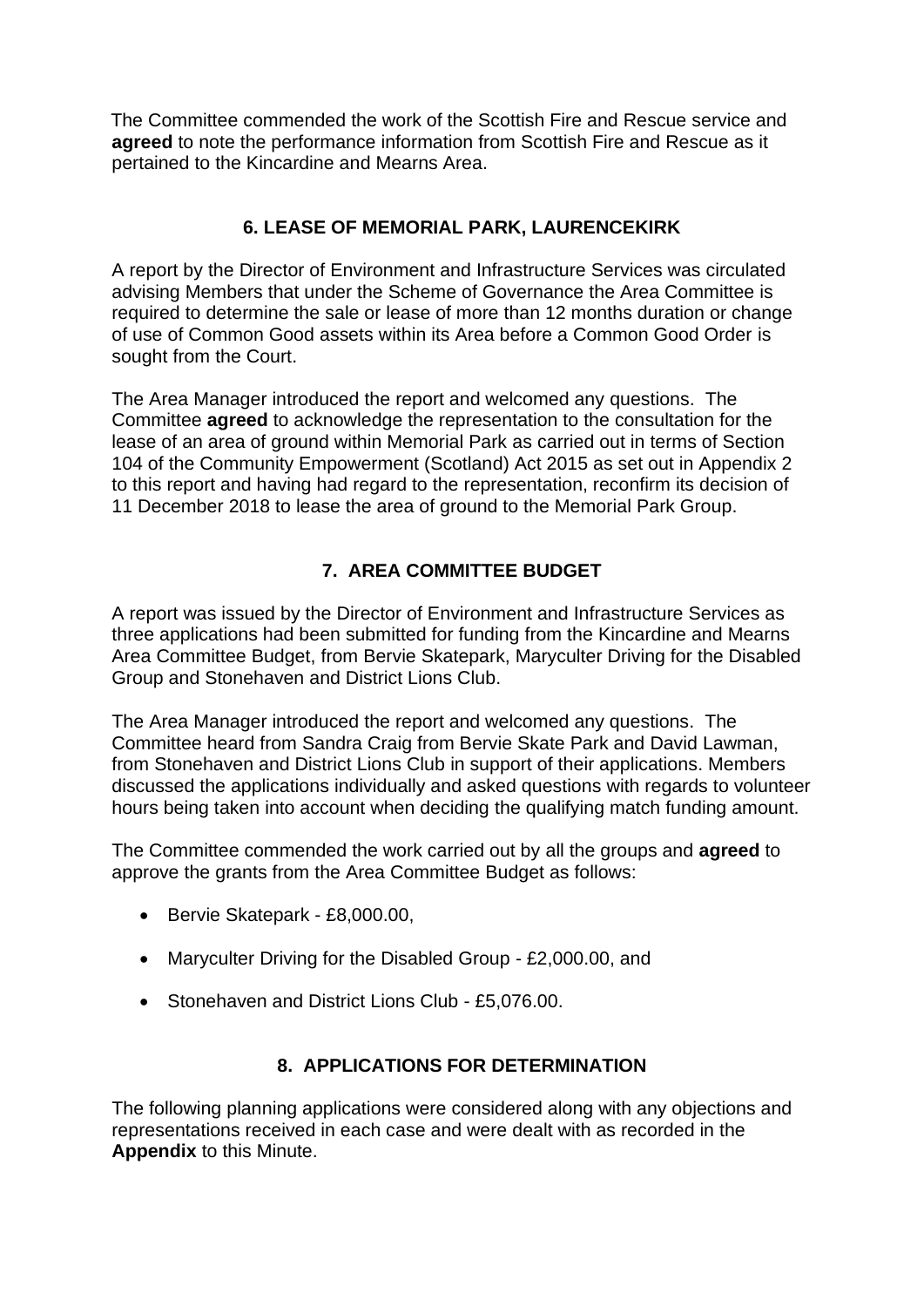### **Reference Number Address**

- (A) APP/2021/0932 Full Planning Permission for Storage and Processing of Incinerator Bottom Ash (IBA), Storage and Distribution of Incinerator Bottom Ash Aggregates (IBAA) and Associated Recyclates, Erection of Floodlights and Drainage and Access Infrastructure at Cairnrobin Quarry, Nigg
- (B) APP/2021/1111 Full Planning Permission for Part Change of Use and Conversion of Garage/Store to Food Preparation and Office (Catering Business) at Cookney Stables, West Cookney, **Netherley**
- (C) APP/2021/1659 Full Planning Permission for Alterations and Extension and Conversion of Office (Class 4) to Form 16 Flats and Associated Infrastructure at Carlton House, Arduthie Road, Stonehaven, Aberdeenshire, AB39 2QP
- (D) APP/2021/1949 Full Planning Permission for Erection of Polytunnels (Part Retrospective) at Land at Inchgray Farm, Fettercairn

### **9. SUPPLEMENTARY WORK PLAN FOR STEEL SHEET PILE REPLACEMENT AND REFURBISHMENT AT STONEHAVEN HARBOUR – CONSTRUCTION PHASE**

An exempt report was prepared by the Director of Environment and Infrastructure Services seeking approval be given for the Harbours Service to begin the procurement for the construction phase for the Steel Sheet Pile Replacement and Refurbishment at Stonehaven Harbour, and subsequent works following the appointment of a principal contractor.

The Committee **agreed** to:

- a) Approve the Supplementary Workplan in Appendix 1 for the procurement of the construction phase for Steel Sheet Pile Replacement and Refurbishment at Stonehaven Harbour,
- b) Approve the Procurement Approval Form in Appendix 3 against the Harbours, Coast and Flooding rolling capital programme for 2021/2026 for the sum of £1,800,000, and
- c) Reserve approval of the Procurement Approval Form and requested through the Area Manager to be updated on progress of the project.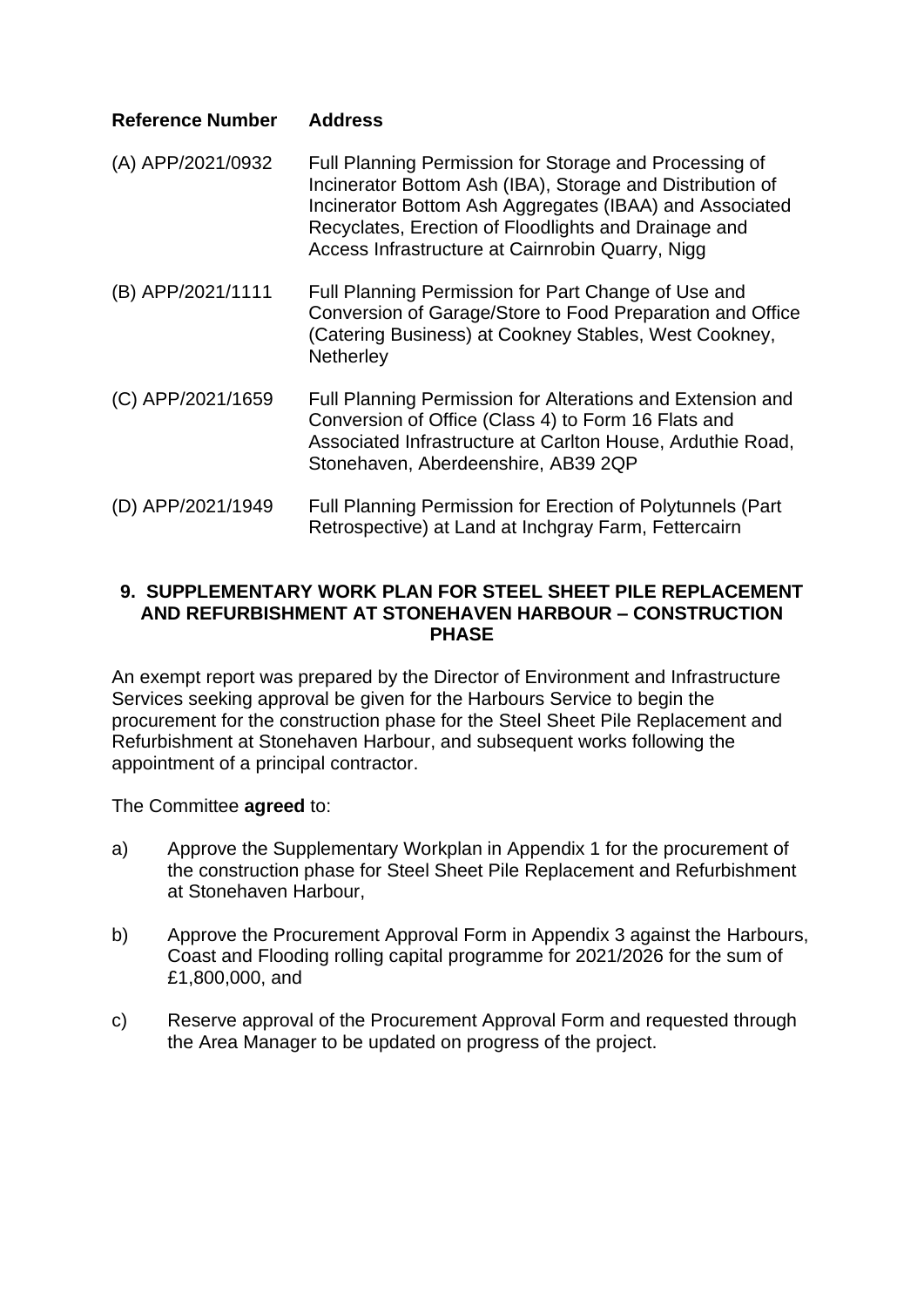### **KINCARDINE AND MEARNS AREA COMMITTEE, 16 NOVEMBER 2021 APPENDIX A**

## **PLANNING APPLICATIONS FOR DETERMINATION**

## **(A) Reference No: APP/2021/0932**

Full Planning Permission for Storage and Processing of Incinerator Bottom Ash (IBA), Storage and Distribution of Incinerator Bottom Ash Aggregates (IBAA) and Associated Recyclates, Erection of Floodlights and Drainage and Access Infrastructure at Cairnrobin Quarry, Nigg

### **Applicant: Rock Solid Processing Ltd, C/o Agent Agent: Halliday Fraser Munro, 8 Victoria Street, Aberdeen, AB10 1XB**

A report by the Director of Environment and Infrastructure Services was circulated advising Members that the Committee was able to consider and take a decision on this item in terms of the Scheme of Governance as the application is for major development.

The Chair advised that a request to speak had been received, Members agreed to hear from Mark Wederell from Rock Solid Processing Limited and Michael Westwater representing Halliday Fraser Munro.

The Senior Planner introduced the report and outlined that the application relates to a storage, sorting and distribution proposal for a site within the identified settlement boundary of Marywell, which lies to the north of Portlethen and close to the boundary with Aberdeen City Council. The application seeks consent for the storage and processing of Incinerator Bottom Ash (IBA) and the storage and distribution of Incinerator Bottom Ash Aggregates (IBAA) and associated recyclates.

The proposal was considered to be in accordance with the Aberdeenshire Local Development Plan (2017). The proposal, for the provision of storage and distribution, with associated processing, was considered to be appropriate for this wider site allocated for business uses. As a waste facility it is also considered to be an appropriate distance from source, whilst also avoided significant detrimental impacts on neighbouring uses or the wider character of the area. The proposal was therefore considered in accordance with Policies B1 Employment and business land, P1 Layout siting and design, P4 Hazardous and potentially polluting developments and contaminated land, PR3 Waste facilities and RD1 Providing suitable services of the Aberdeenshire Local Development Plan (2017).

Members raised questions with regards to dust management, floodlights in relation to light spillage and pollution, enquired if conditions could be put in place regarding routing plans and if any mechanisms were in place to monitor any adverse health conditions that could be attributed to the dust.

The Committee heard from Mark Wederell from Rock Solid Processing Limited in support of the application.

The Committee discussed the application and **agreed** to Grant Full Planning Permission subject to the following conditions**:-**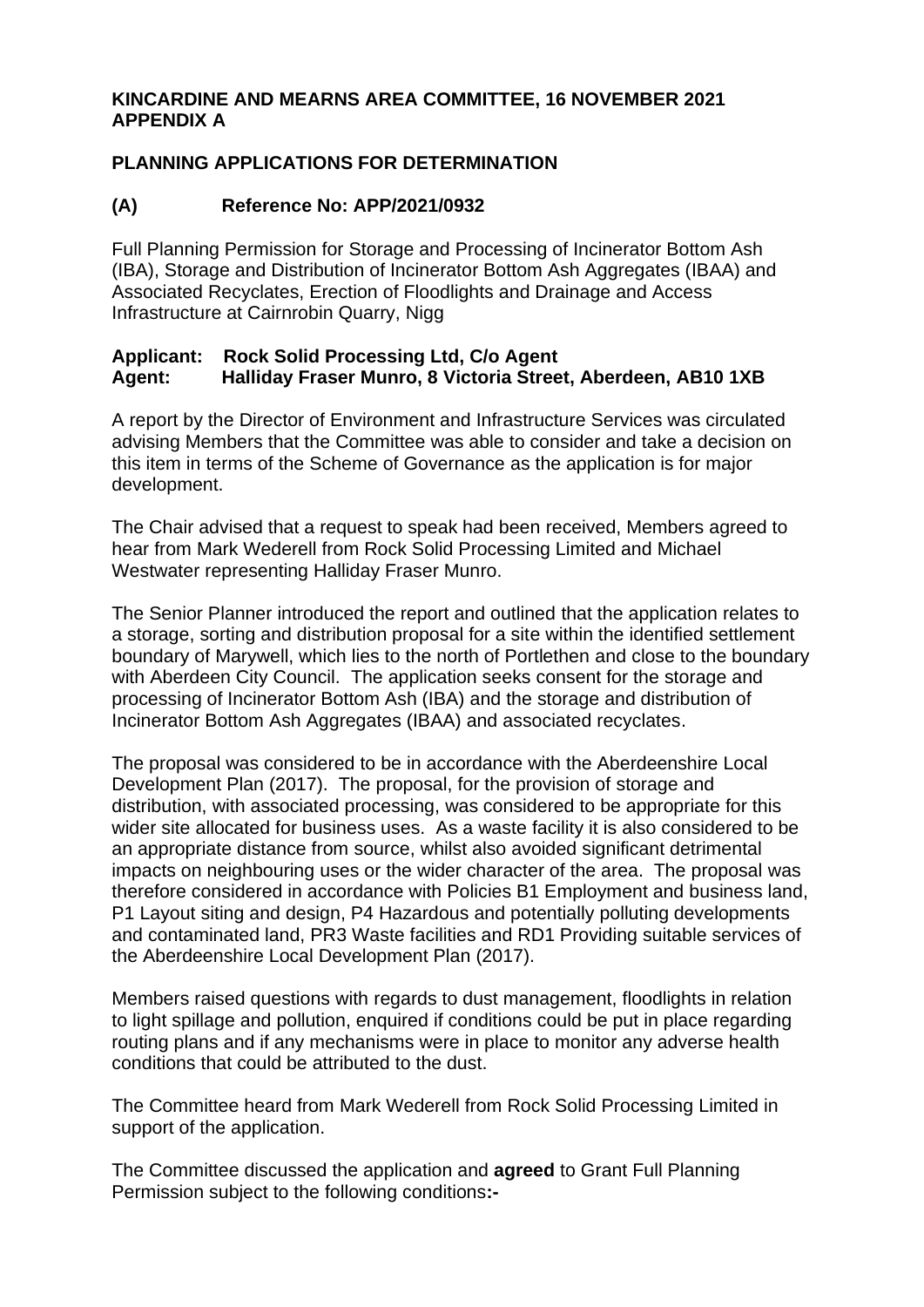01. Planning permission is hereby granted for a temporary period only and shall cease to have effect on 16 November 2031 (the cessation date). Prior to the cessation date, the application site shall be cleared of all works and development approved under the terms of this permission (including any subsequent ancillary works, infrastructure, fixtures, fittings and any temporary developments permitted under Class 14 of the Town and Country Planning (General Permitted Development) (Scotland) Order 1992) and reinstated in accordance with the agreed restoration scheme submitted to and approved in writing by the planning authority under the terms of condition 2 of this permission.

Reason: To enable the impact of the temporary development on the amenity of the surrounding area to be reviewed and to ensure the appropriate restoration of the site.

02. No works in connection with the development hereby approved shall commence unless full details of a scheme for the restoration of the application site have been submitted to and approved in writing by the planning authority. Prior to the cessation of this permission the site shall be restored in accordance with the approved restoration scheme.

Reason: To ensure the timeous and appropriate restoration of the site following the expiry of this temporary permission in the interests of the visual amenity of the area.

- 03. No works in connection with the development hereby approved shall commence unless the developer has provided to the planning authority written details of the guarantee or other financial provision that is proposed to be put in place to cover all site restoration and aftercare liabilities at the end of the period of this permission. The developer shall also provide an independent confirmation by a chartered surveyor (whose appointment for this task has been approved by the planning authority) that the amount of the guarantee or financial provision so proposed is sufficient to meet the full estimated costs of dismantling, removal, disposal, site restoration, remediation aftercare liabilities and incidental work as well as associated professional costs. No works shall commence on site unless written confirmation has been given by the planning authority that the proposed guarantee is satisfactory and the developer has confirmed in writing to the planning authority that the guarantee has been put in place. The guarantee or other financial provision must:
	- a) be granted in favour of the Council as planning authority;
	- b) be from a bank or other institution which is of sound financial standing and capable of fulfilling the obligations under the guarantee;
	- c) either contain indexation provisions so that the specified amount of the guarantee shall be increased on each anniversary of the date of this permission by the same percentage increase in the General Index of Retail Prices (All Items) exclusive of mortgage interest published by on or behalf of HM Government between the date of this permission and such relevant anniversary or be reviewable to ensure that the specified amount of the guarantee always covers the value of the site restoration and aftercare liabilities;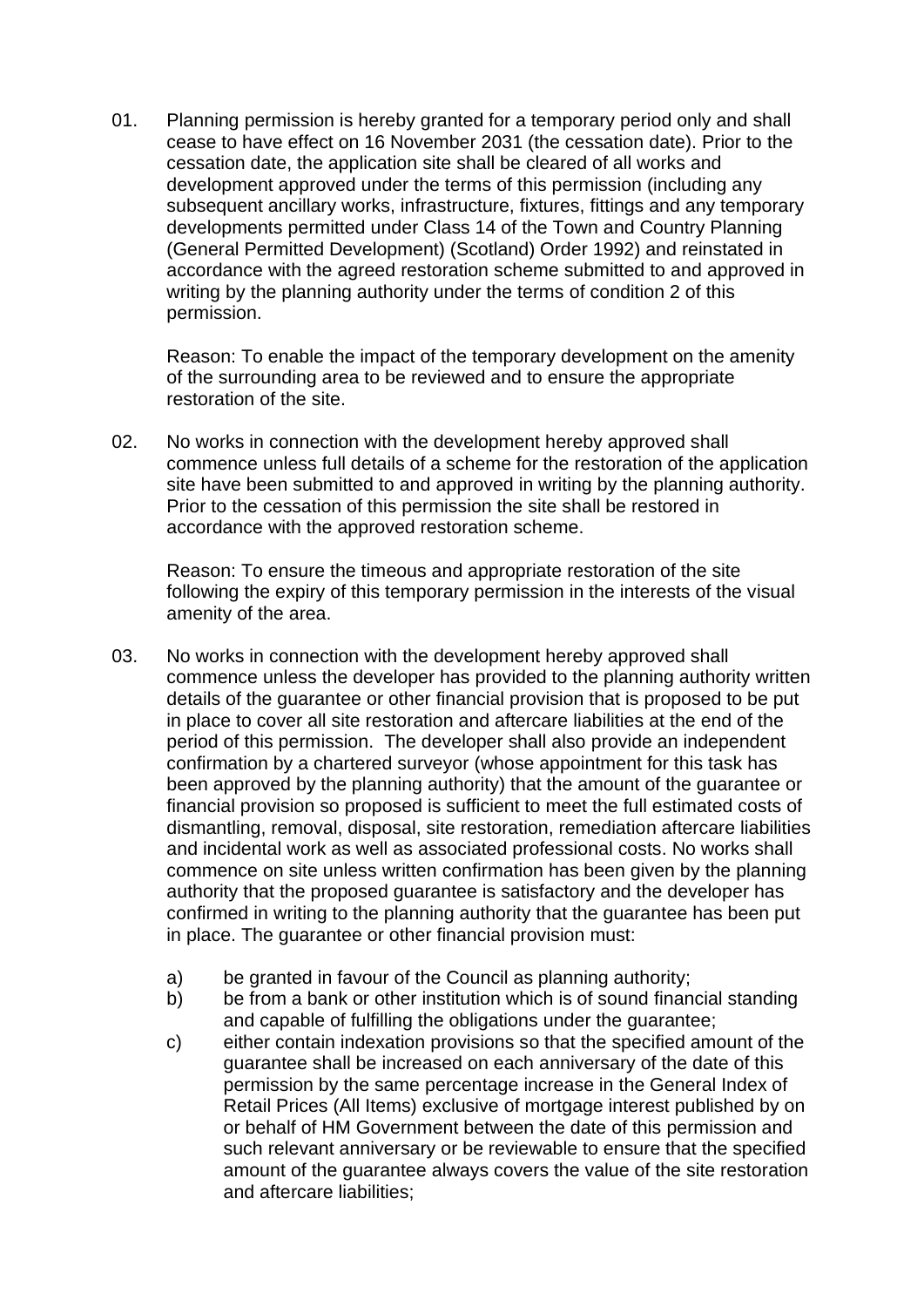d) come into effect on or before the date of commencement of development, and expire no earlier than 12 months after the end of the aftercare period.

In the event that the guarantee becomes invalid for any reason, no operations shall be carried out in connection with the development hereby approved unless a replacement guarantee, completed in accordance with the terms of this condition has been submitted to, and approved in writing by the planning authority.

Reason: To ensure financial security for the cost of the site reinstatement and aftercare liabilities is in place in the interests of the safety and visual amenity of the area and environmental protection.

04. The development hereby approved shall not be brought into use unless the remediation measures set out in Environmental Remediation Plan, IBA Site, Cairnrobin, Aberdeen, revision 1, dated 12 April 2021 have been implemented in their entirety and a validation report has been submitted to and approved in writing by the planning authority. Any areas of hardstanding, clean cover or other such barriers within the application site boundary that are included within the approved scheme of remediation and are required to break one or more pollutant linkages shall be permanently retained as such and shall not be disturbed without the prior written approval of the planning authority.

Reason: In order to ensure any potential contamination of the site is dealt with appropriately in the interests of public and environmental safety.

05. All construction works in connection with the development hereby approved shall be carried out in complete accordance with the approved construction environmental management plan (CEMP) by Cameron and Ross (No. 210030 Rev 1) dated 12 April 2021.

Reason: In the interests of protecting the natural environment.

06. The development hereby approved shall not be brought into use unless the proposed drainage systems have been provided in accordance with the approved plans and the Drainage Impact Assessment (K315.7-08-001 dated 14/04/21) by Wiser Environment and associated addendum. The drainage systems shall be permanently retained thereafter in accordance with the approved maintenance scheme.

Thereafter, within twenty four (24) months from the commencement of operations on site (which shall be confirmed in writing to the Planning authority), a full connection to the Scottish Water pumping station shall occur, with the details of the necessary agreement and connections to be submitted for the written approval of the planning authority in consultation with the Scottish Environment Protection Agency.

Reason: In the interests of protecting public health, preventing pollution, and to ensure the provision of acceptable drainage systems in the interests of general amenity.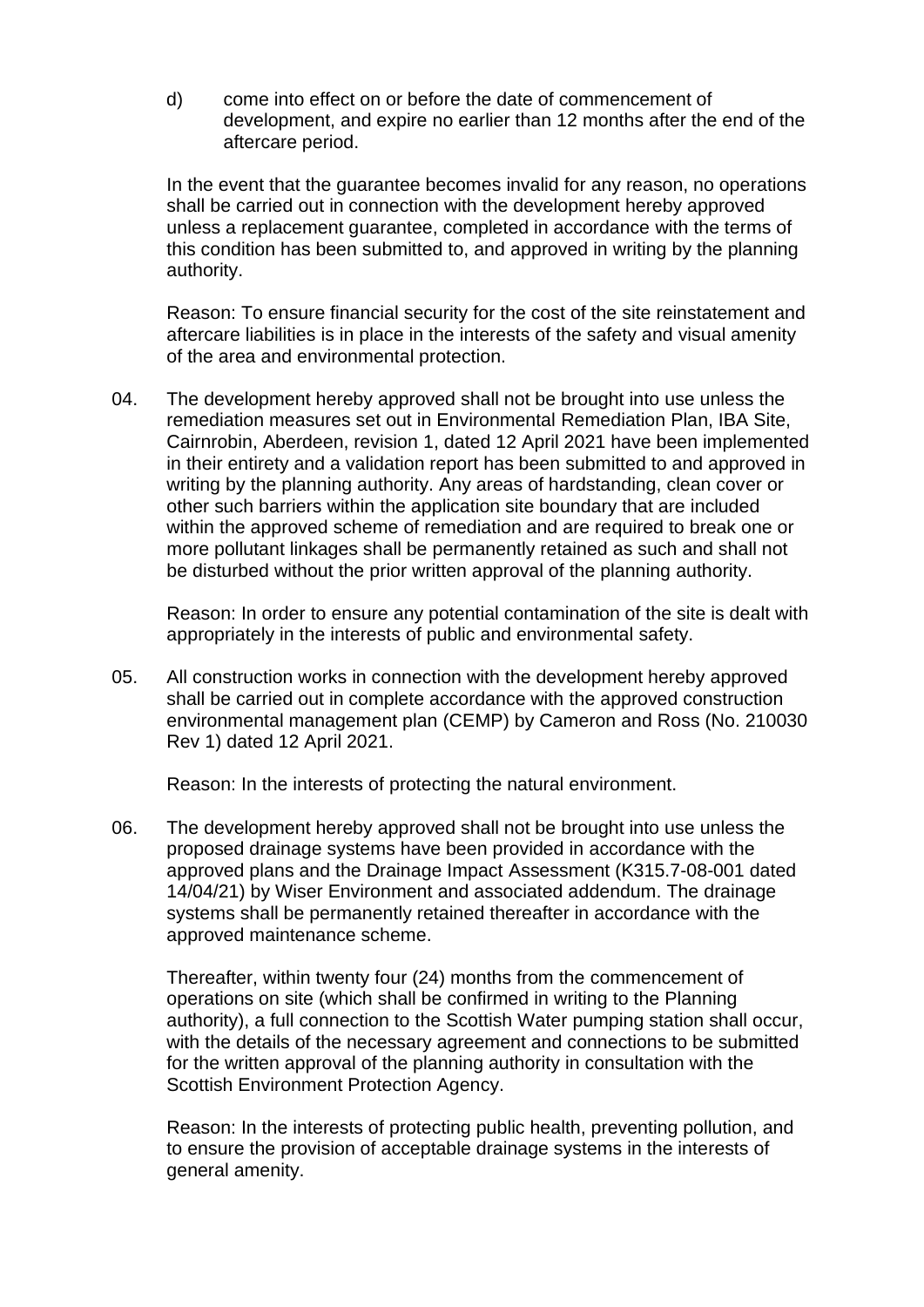07. No development in connection with the planning permission hereby granted shall commence unless full details of the proposed lighting for the development and an impact assessment of obtrusive light from the development have been submitted to and approved in writing by the planning authority. All lighting shall be provided and thereafter retained in accordance both with the approved scheme and the Guidance Notes for the Reduction of Obtrusive Light issued by the Institution of Lighting Professionals (GN01:2011).

All non-essential lighting and illuminated advertisements shall be switched off between the hours of 23:00 and 07:00.

Reason: In order to minimise the amount of obtrusive lighting from the development in the interests of the residential and visual amenity of the surrounding area.

08. The development hereby approved shall not operate unless the mitigation measures set out in the Dust Management Plan (R21.11028/2/AF) dated 6 April 2021 have been implemented in accordance with the approved details. Once implemented the dust suppression scheme shall thereafter be permanently retained in accordance with the approved details.

Reason: To ensure that dust from the development does not result in undue loss of amenity for surrounding properties.

09. The use hereby approved shall not operate out with the hours of 0700 to 1900 hours Monday to Saturday, with no working on a Sunday.

Reason: In order to ensure that the development would not result in undue loss of amenity for surrounding properties.

10. The imported IBA material shall not be stored to a height greater than 6 metres above the existing ground level of the site at any time.

Reason: In the interests of the appearance of the development and the visual amenities of the area.

11. All Heavy Goods Vehicles entering and leaving the site shall be sheeted.

Reason: In the interests of road safety and in order to ensure that the development would not result in undue loss of amenity for surrounding properties and to ensure adequate protection of the environment.

12. All soft and hard landscaping proposals shall be carried out in accordance with the approved planting scheme and management programme. Any planting which, within a period of 5 years from the completion of the development, in the opinion of the Planning Authority is dying, being severely damaged or becoming seriously diseased, shall be replaced by plants of similar size and species to those originally required to be planted. Once provided, all hard landscaping works shall thereafter be permanently retained.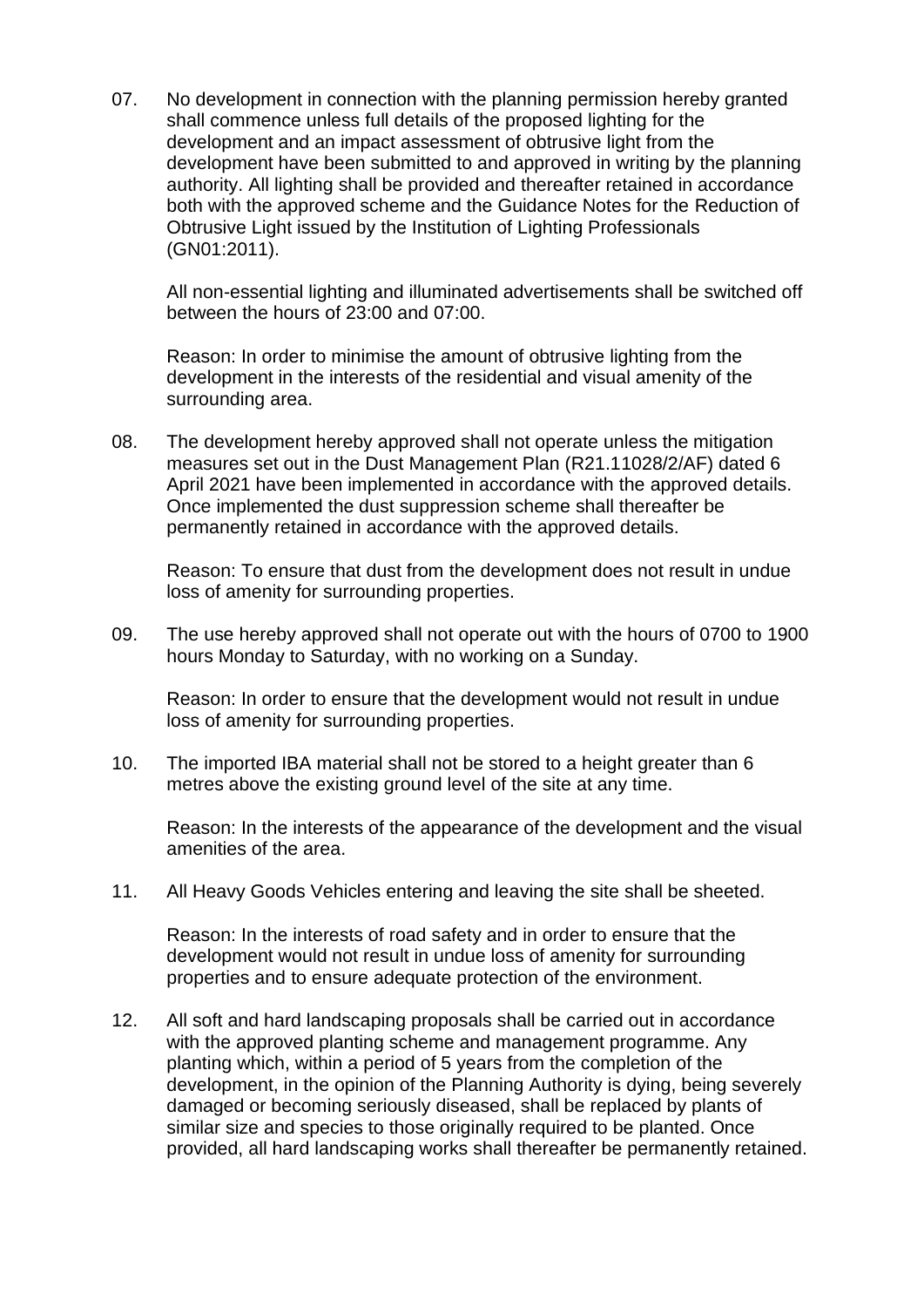Reason: To ensure the implementation and management of a satisfactory scheme of landscaping which will help to integrate the proposed development into the local landscape in the interests of the visual amenity of the area.

### **Reasons for Decision**

The proposal is considered to be in accordance with the Aberdeenshire Local Development Plan (2017). The proposal, for the provision of a storage and distribution, with associated processing, is considered to be appropriate for this wider site allocated for business uses. Furthermore, as a waste facility it is also considered to be an appropriate distance from source, whilst also avoid significant detrimental impacts on neighbouring uses or the wider character of the area. The proposal is therefore considered in accordance with Policies B1 Employment and business land, P1 Layout siting and design, P4 Hazardous and potentially polluting developments and contaminated land, PR3 Waste facilities and RD1 Providing suitable services of the Aberdeenshire Local Development Plan (2017).

## **(B) Reference No: APP/2021/1111**

Full Planning Permission for Part Change of Use and Conversion of Garage/Store to Food Preparation and Office (Catering Business) at Cookney Stables, West Cookney, Netherley

#### **Applicant: Ms Veronica Forbes, Cookney Stables, West Cookney, Netherley, Stonehaven, AB39 3SA Agent: Keith Allardyce, Allardyce Design Ltd, 15 Golden Square, Aberdeen, AB10 1WF**

A report by the Director of Environment and Infrastructure Services was circulated advising Members that the Committee was able to consider and take a decision on this item in terms of the Scheme of Governance as the application was recommended for refusal but at least two Local Ward Members in the Ward in which the development is proposed, had requested that the application be referred to the Area Committee.

The Senior Planner outlined the application and advised planning permission was sought for part change of use of the larger of the outbuildings into a food preparation unit associated with a food catering business. The proposal would be located within the domestic curtilage of the applicant's dwelling house and was of a scale that is unlikely to result in significant adverse impacts on the local amenity. However, the access failed to meet the required visibility and as such, the proposal was considered contrary to Policy RD1: Providing suitable services.

Members discussed the application in relation to the visibility splays and whether improvements to the vegetation could assist.

Councillor Hutchison **moved**, seconded by Councillor Pike to approve the application for the reasons being as the access had serviced the existing property for a number of years, the increased use of the junction would be insignificant and to support Business Use in the countryside.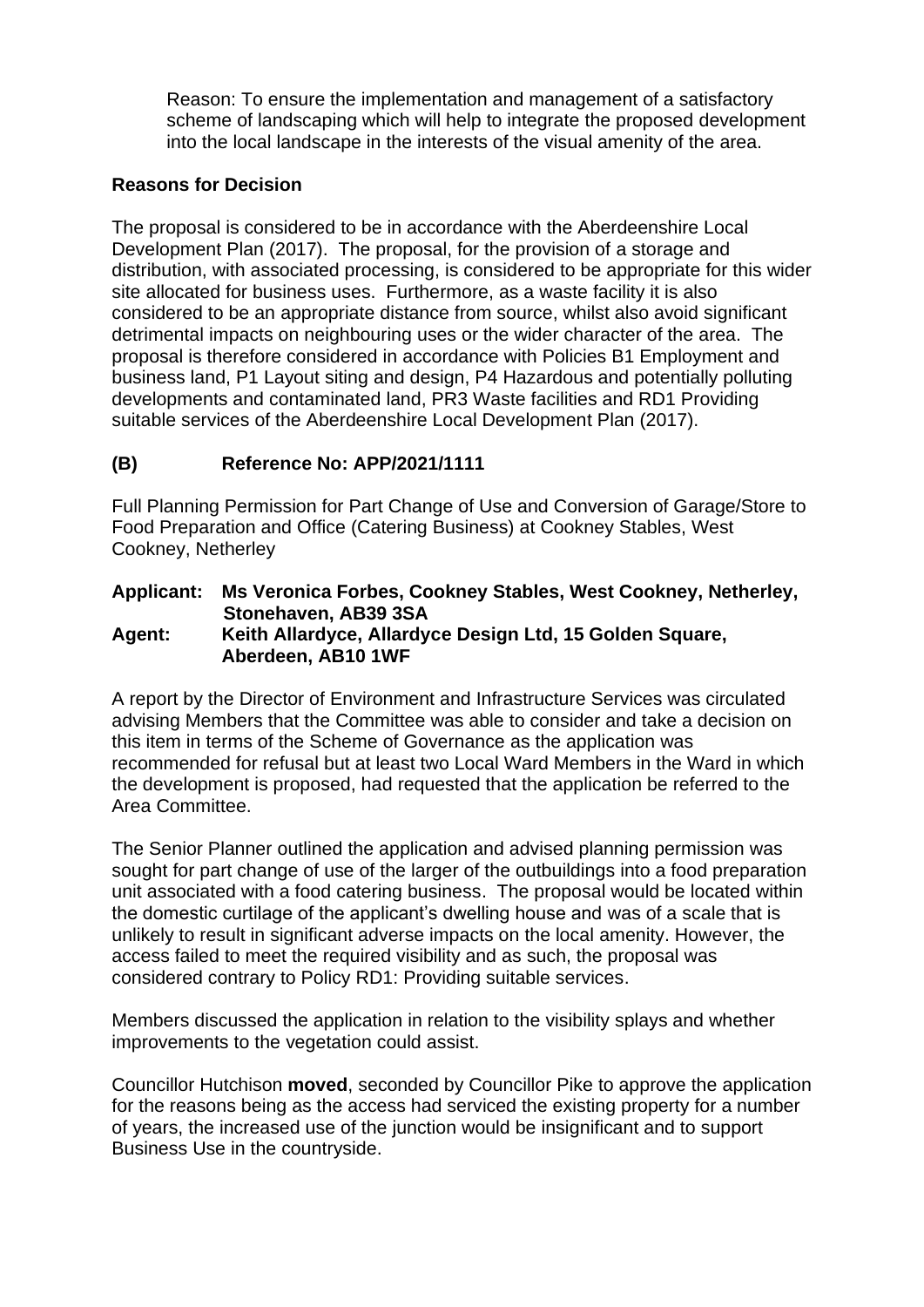Councillor Mollison **moved** as an amendment, seconded by Councillor Evison, that the application be refused for the reason as detailed in the Officer's report.

The Committee voted:

| For the Motion    | (7) | Councillors Agnew, Bews, Dickinson,<br>Hutchison, Pike, Robertson and Wallace. |
|-------------------|-----|--------------------------------------------------------------------------------|
| For the Amendment | (3) | Councillors Howatson, Mollison and Evison                                      |

Councillor Carr was absent from the vote.

The motion was carried and the Committee **agreed** that authority to Grant Full Planning Permission be delegated to the Head of Planning and Environment Service for the reasons detailed in the motion.

# **(C) Reference No: APP/2021/1659**

Full Planning Permission for Alterations and Extension and Conversion of Office (Class 4) to Form 16 Flats and Associated Infrastructure at Carlton House, Arduthie Road, Stonehaven, Aberdeenshire, AB39 2QP

#### **Applicant: Aberdeenshire Council Housing Dept., Woodhill House, Westburn Road, Aberdeen, AB16 5GB Agent: No Agent**

As indicated Councillors Agnew, Dickinson and Howatson left the room for the determination of this application. As Councillor Carr was also absent when the initial report was presented at Area Committee he too left the meeting for the determination of the application. Councillor Mollison took over the Chair at this time.

A report by the Director of Environment and Infrastructure Services was circulated advising Members that the Committee was able to consider and take a decision on this item in terms of the Scheme of Governance as the application is recommended for approval and had been submitted by the Local Authority and relates to land in the ownership of the Local Authority and there had been a valid objection.

The Chair advised that a request to speak had been received, Members agreed to hear from Stephen Pert (Principal Architect) and Clarke Dalziel (Affordable Housing Officer), Officers confirmed that they were present to answer any questions.

The Senior Planner advised that the application was deferred at the last meeting of the Kincardine and Mearns Area Committee, 12 October 2021, for a site visit, which had taken place. Planning permission was sought for alterations and an extension and conversion of an office (Class 4) to form 16 flats and associated infrastructure at Carlton House, Arduthie Road, Stonehaven.

The proposed alterations, extension and conversion of the building from an office to flats is considered acceptable and does meet the policy criteria in terms of infill development and also affordable housing. Issues in relation to waste, access and parking have been resolved and the proposal meets all other technical requirements. The proposal accords with the relevant policies of the Aberdeenshire Local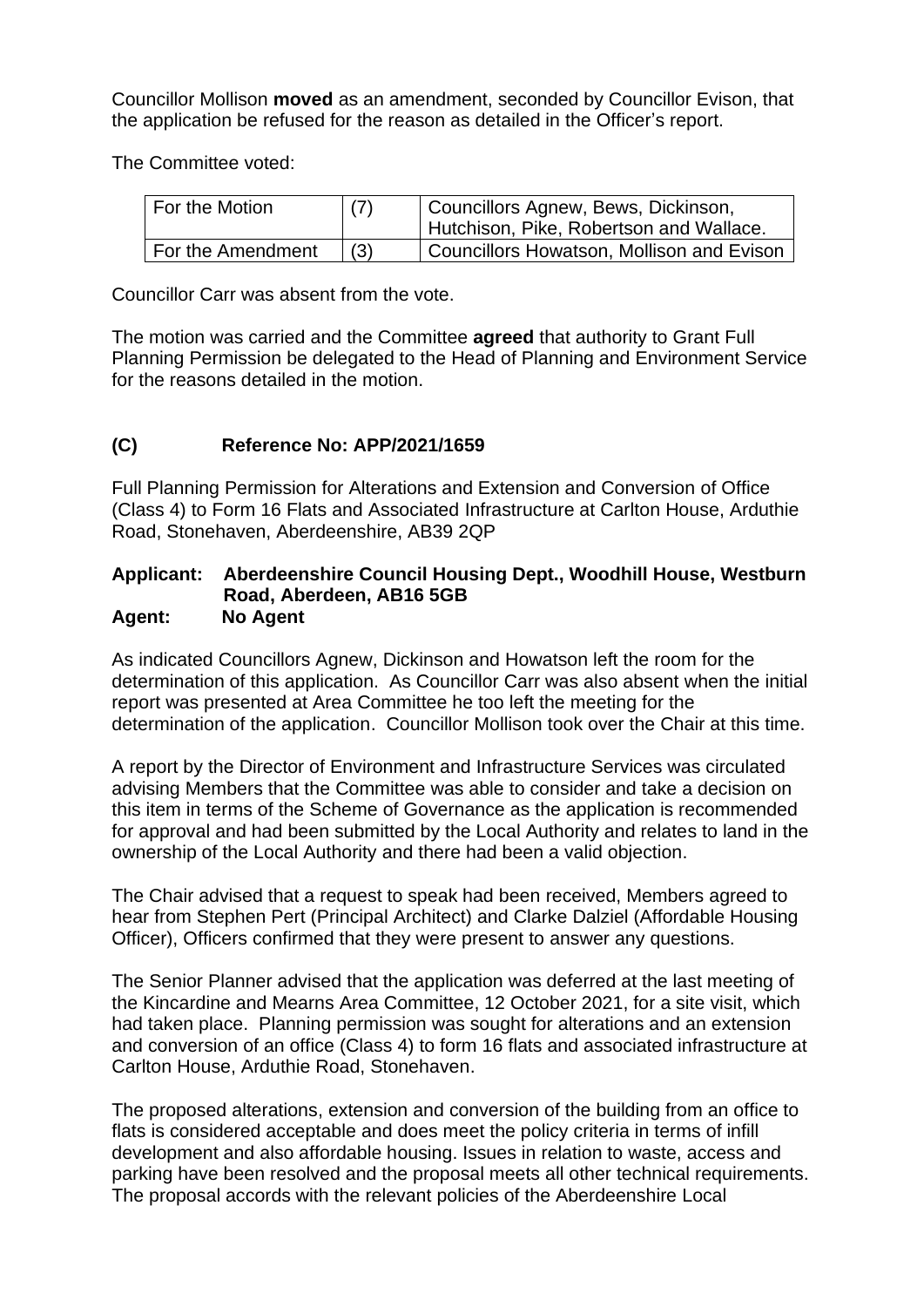Development Plan 2017 and was recommended for approval, subject to conditions and conclusion of the developer obligations payment.

The Committee fully discussed the application, Members asked questions with regards to the bin location, the suggested alternative bin location, if the road speed could be reduced to 20mph, the location of the windows on the ground level, if a lighting strategy was in place and the access arrangement for disabled parking.

Cllr Wallace **moved**, seconded by Councillor Evison to support Officers recommendations to grant the planning application, subject to an additional condition to include a lighting strategy and that the original bin location as per the application remained.

Councillor Hutchison seconded by Councillor Pike **moved** to refuse the planning application for the reasons specified, proximity to the local primary school, to retain the character and identity of the building, the change of use would have a negative impact on the character of Arduthie Primary School, the residential amenity on neighbouring properties in terms of density, a waste management plan not being in place, no letter of comfort from Historic Scotland and stated it was overdevelopment of this area therefore was contrary to policy P1, P3, HE1, HE2 and RD1.

The Committee voted

| <sup>1</sup> For the Motion | (5) | Councillors Bews, Evison, Mollison, |
|-----------------------------|-----|-------------------------------------|
|                             |     | Robertson and Wallace.              |
| For the Amendment           |     | Councillors Hutchinson and Pike     |

The motion was carried and the Committee **agreed** that authority to Grant Full Planning Permission be delegated to the Head of Planning and Environment Service subject to:

- (i) The original bin location as per the application remains,
- (ii) A lighting strategy in place,
- (iii) A s75 legal agreement or other means to secure developer obligations and affordable housing provision, and
- (ii) The following planning conditions:
- 01. No demolition or any other works in connection with the development hereby approved shall commence unless a photographic survey of the existing buildings and structures on the application site has been submitted to and approved in writing by the planning authority. All external and internal elevations of the buildings and structures together with the setting of the buildings and structures and any unusual features of the existing buildings and structures shall be photographed. The photographic viewpoints must be clearly annotated on a plan to accompany the survey. The photographs and plan must be in a digital format and must be clearly marked with the planning reference number.

Reason: To ensure that a historic record of the building is made for inclusion in the National Monuments Record for Scotland and in the local Sites and Monuments Record.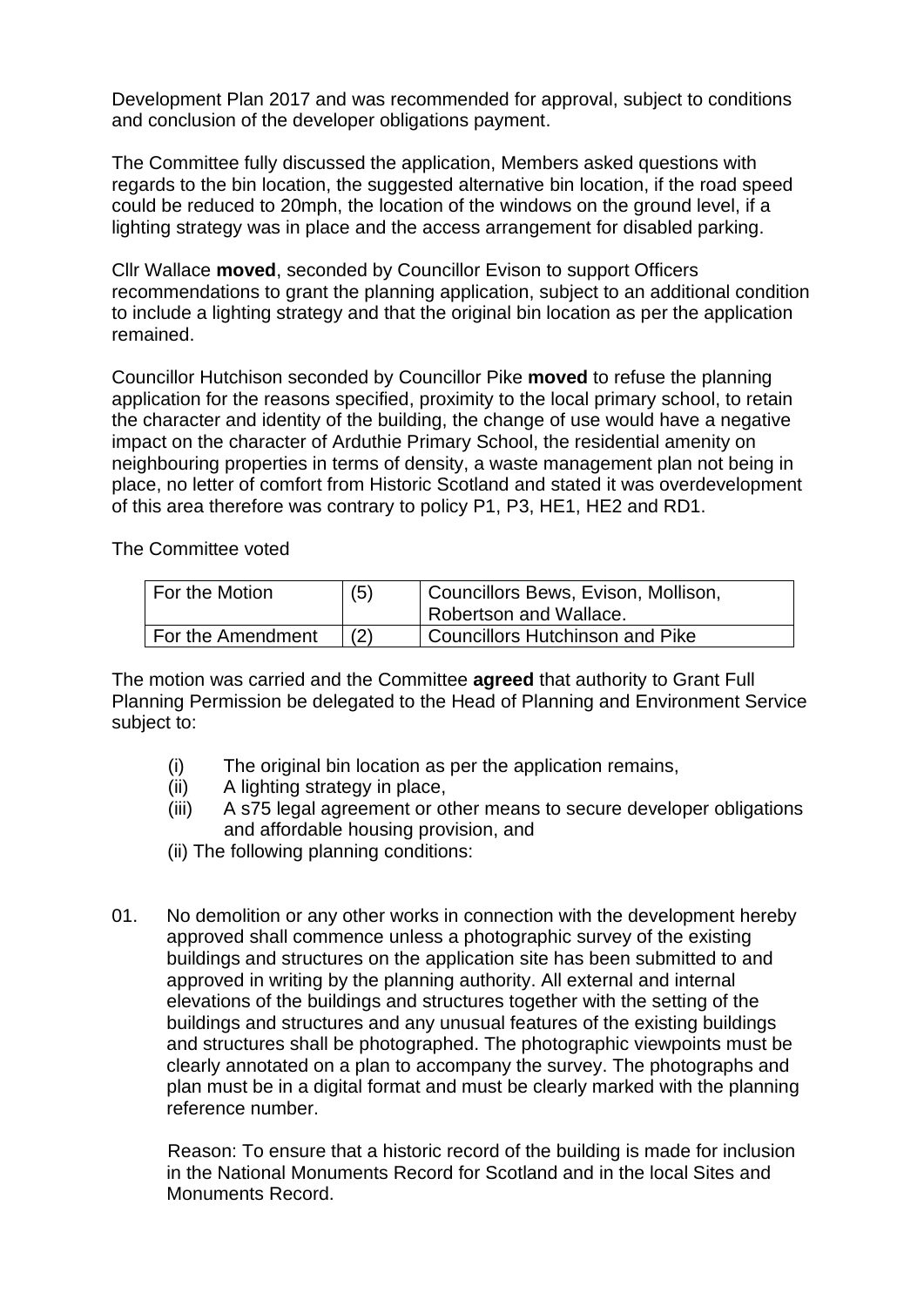02. No development in connection with the permission hereby granted shall commence and the access hereby approved shall not be brought into use unless visibility of 36 metres for the northern approach and 45 metres for the southern approach along the channel line of the public road has been provided from a point 2.4 metres measured at right angles from the existing edge of the carriageway surface along the centre line of the approved access in accordance with the Council's Standards for Road Construction Consent and Adoption (as shown on drawing no. 14783-GOO-XX-XX-DR-C-701 rev F). The visibility splays shall be physically formed on the ground and any existing fences, walls, hedges or other means of enclosure or obstructions within the splays shall be removed and relocated out with the splays in accordance with the approved plans. Once formed, the visibility splays shall be permanently retained thereafter and no visual obstruction of any kind shall be permitted within the visibility splays so formed.

Reason: To enable drivers of vehicles using the access to have a clear view of other road users and pedestrians in the interests of road safety.

03. The development hereby approved shall not be occupied unless the vehicular access and parking area have been provided and surfaced in accordance with the details shown on the approved plans, drawing no. 18681-PFM-S1-XX-DR-A-90-02 rev C dated 18.08.2021. Once provided in accordance with the approved plans, the access and parking area shall thereafter be permanently retained as such.

Reason: To ensure the timely completion of the access, driveway and parking area to an adequate standard; to prevent the carriage of loose driveway material on to the public road and to ensure the retention of adequate offstreet parking facilities, all in the interests of road safety.

04. The development hereby approved shall not be occupied unless the refuse bin uplift store area has been provided and surfaced in accordance with the details shown on the approved plan, drawing no. 18681-PFM-S1-XX-DR-A-90-02 rev C. Once provided, the refuse bin uplift store area shall thereafter be permanently retained as such.

Reason: To ensure the provision of an appropriate means of servicing in the interests of road safety.

05. No works in connection with the development hereby approved shall commence unless a sample of the roof and rainwater goods to be used in the external finish for the approved development and details/specifications of the proposed windows have been submitted to and approved in writing by the planning authority. For the avoidance of doubt, the proposed windows will not have horn detailing. The development shall not be occupied unless the external finish has been applied in accordance with the approved details.

Reason: In the interests of preserving or enhancing the character or appearance of the conservation area and existing building.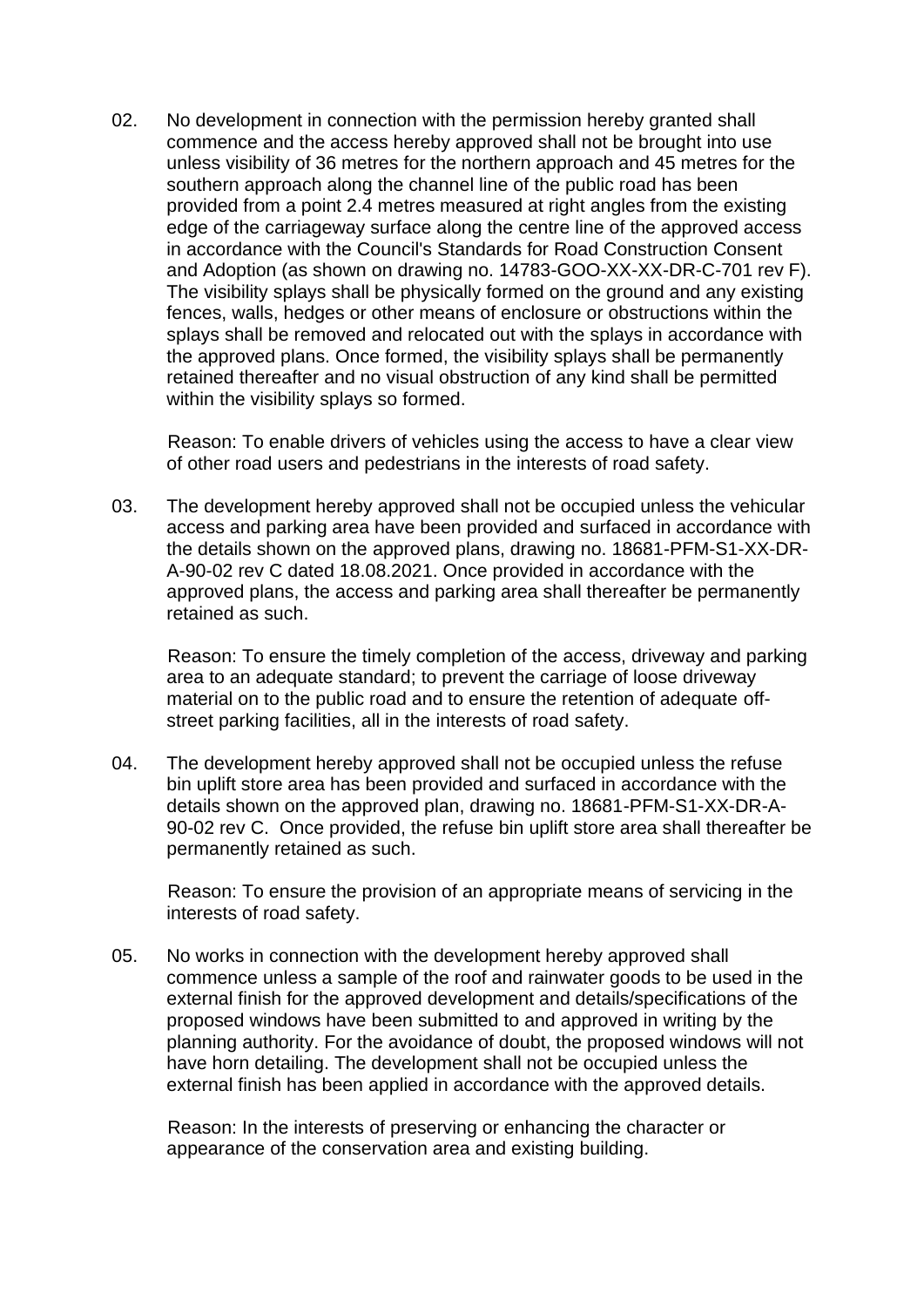# **Reason for Decision**

The planning authority considers that the application is for a development that is in accordance with the Aberdeenshire Local Development Plan 2017. The proposal would be compatible with the residential nature of the area and represents a suitable use for a former office building which would not have a detrimental adverse impact on the amenity of the surrounding area. Therefore, the proposal accords with Policy P3: Infill and householder developments within settlements (including home and work proposals). The proposal alterations to the existing building and proposed extension are acceptable in terms of scale and design and are acceptable for the conservation area. Technical matters have been addressed and the proposal accords with the relevant policies of the Aberdeenshire Local Development Plan 2017.

# **(D) Reference No: APP/2021/1949**

Full Planning Permission for Erection of Polytunnels (Part Retrospective) at Land at Inchgray Farm, Fettercairn

#### **Applicant: Castleton Fruit Ltd, Castleton Farm Cottage, Fordoun, Laurencekirk, AB30 1JX Agent: Ryden LLP, 25 Albyn Place, Aberdeen, AB10 1YL**

A report by the Director of Environment and Infrastructure Services was circulated advising Members that the Committee was able to consider and take a decision on this item in terms of the Scheme of Governance as the application is for major development.

The Senior Planner introduced the report and advised that full planning permission is sought for the erection of replacement polytunnels at land at Inchgray Farm, Fettercairn. The application was classed as a major development by virtue of the area of land that the development covers as defined in the Town and Country Planning (Hierarchy of Developments) (Scotland) Regulations 2009. The area of the site exceeds 2 hectares and the proposed gross floor space of the polytunnels would exceed 5,000sqm.

The proposal complied with the relevant policies of the Aberdeenshire Local Development Plan 2017 in relation to principle and layout, siting and design matters. The proposal to replace existing polytunnels with those slightly larger but covering the same area was not considered to have a detrimental impact on the character of the area and therefore, the proposal was recommended for approval.

The Committee discussed the application and **agreed** to Grant Full Planning Permission.

## **Reason for Decision**

The planning authority considers that the application is for a development that is in accordance with the Aberdeenshire Local Development Plan 2017.The principle of development can be supported as it relates to an existing agricultural enterprise and therefore, the proposal accords with Policy R2: Housing and employment development elsewhere in the countryside. The polytunnels would replace those